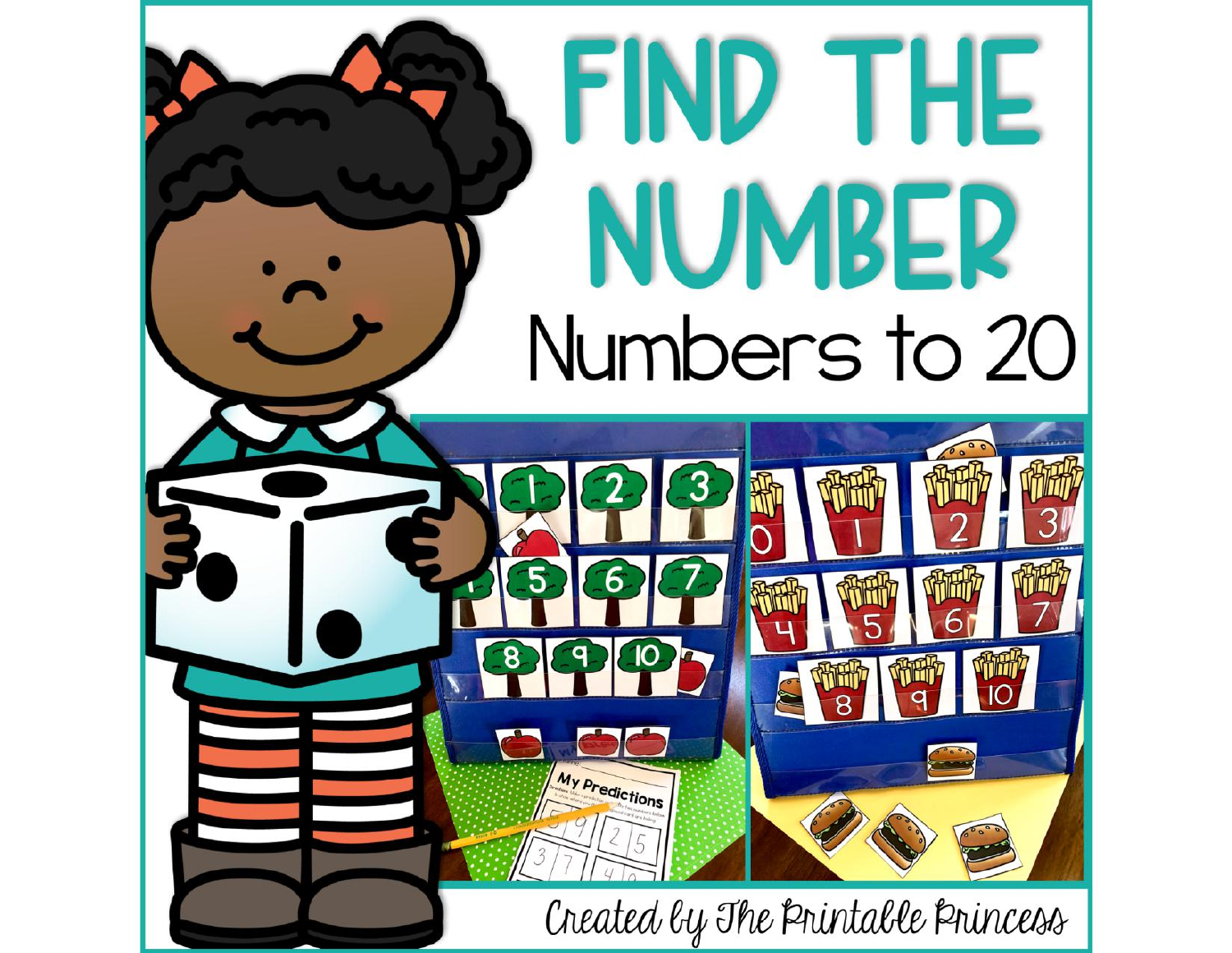## Hide and Find

This packet includes 6 different sets of number cards plus matching themed picture cards. Themes include: hamburger / french fries, cake / baker, flowers / vase, pizza / pizza box, squirrel / acorn, apple / tree.

To use this activity print, cut, and laminate a set of number cards and the special picture cards. You can choose to use just a few numbers at one time or use all of them. You can mix the numbers up or put them in order.

Place the number cards in a pocket chart. Hide the special picture cards behind a few of the number cards. You can use as little or as many picture cards as you'd like. Students will say a number to guess which number the picture card(s) is hiding behind. Also included are optional prediction pages for students to write down their guesses as you play each round.

Also included, but not pictured on this page, are sorting mats and pocket chart headers so you can use the cards for number sorts.

Note: The number cards included are a 3.5" square. You can make the cards smaller by reducing the print size in your printer settings. The Princess of the Princes of the Princes of the Princes